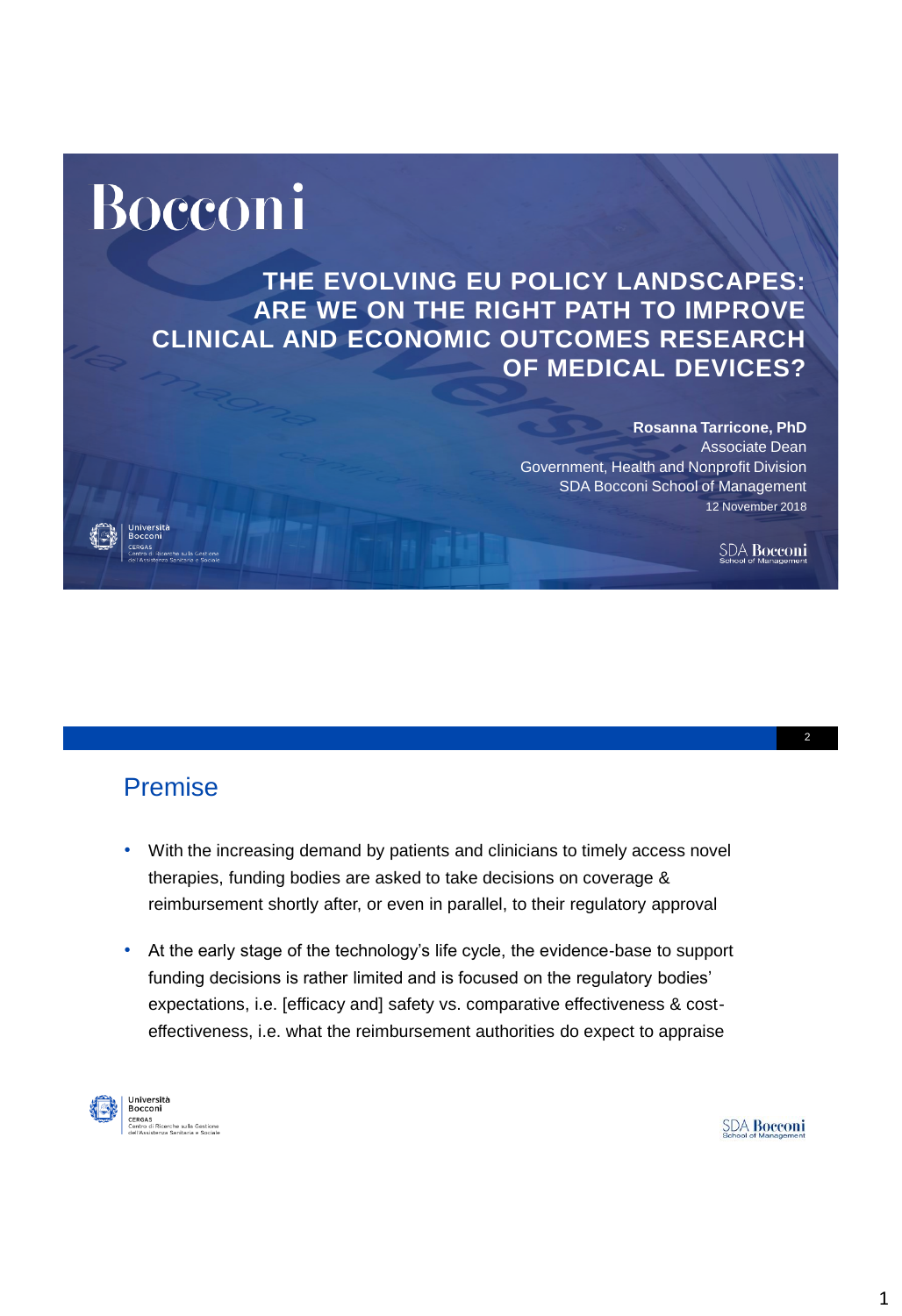### Premise 2

- At this stage the level of uncertainty is high and making funding recommendations is risky since it may lead to suboptimal decisions:
	- $\triangleright$  A technology may receive a positive recommendation but then it shows to be less safe and effective than expected which may impact health outcomes and allocation of scarce resources
	- $\triangleright$  Access to the technology may be delayed till new evidence emerges but this may lead to forgo relevant health benefits if the technology reveals to be as promising as expected



ne sulla Gestione<br>anitaria e Sociale

#### **SDA Bocconi**

## Introduction to the Issue Panel

- Clinical evidence for medical devices is often deemed to be poor in quantity and quality (RCTs):
	- $\triangleright$  Current regulatory systems mainly aim at assessing safety & performance and not efficacy & effectiveness
	- $\triangleright$  Medical devices' features (e.g. learning curve, incremental innovation) make clinical evidence generation more challenging than drugs